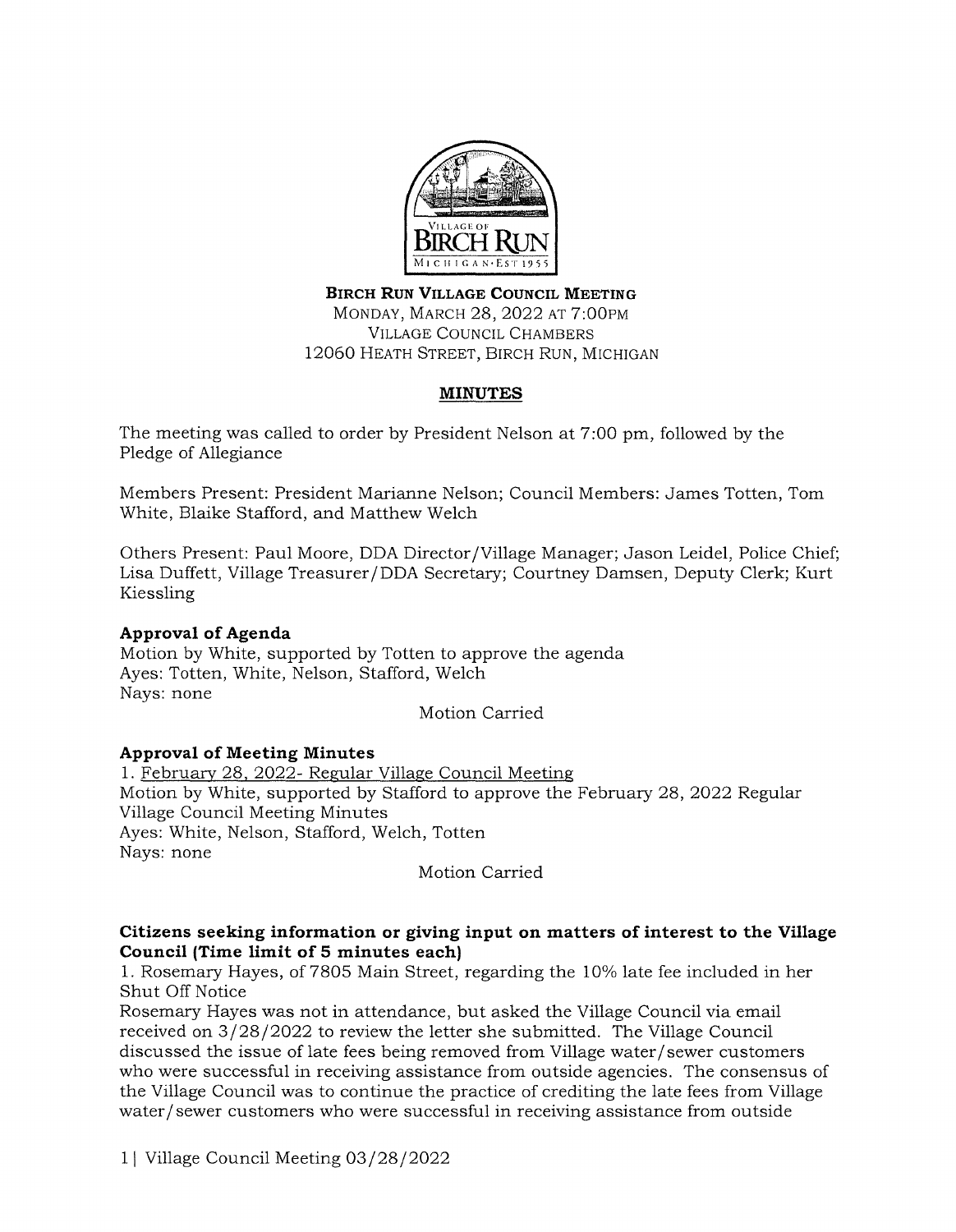agencies. The Village Council directed Village Manager Moore to update the Village of Birch Run Water & Sewer Department Rules and Regulations for the process of crediting late fees to a customer's account following payment in full for the outstanding balance between both the customer and the assisting agency.

### Public Comments

1. Kurt Kiessling asked if the Village is considering changing its current policy on Recreational Marihuana in the future. Nelson replied that the Village has no plans to change its current policy on Recreational Marihuana at this time.

### **Financial Matters**

1. Motion to approve Balance Sheet and Revenue & Expenditure Report for all Village funds as of February 28, 2022.

Motion by White, supported by Totten to approve Balance Sheet and Revenue & Expenditure Report for all Village funds as of February 28, 2022. Ayes: Nelson, Stafford, Welch, Totten, White Nays: none Motion Carried

2. Motion to approve Invoice GL Distribution Report in the amount of \$125,820.36 for payment as presented and Gross Payroll and Payroll Related Transmittals of \$113,292.22 for February, 2022 (payroll reflects 2 pay periods) Motion by Totten, supported by White to approve Invoice GL Distribution Report in the amount of \$125,820.36 for payment as presented and Gross Payroll Related Transmittals of \$113,292.22 for February, 2022 (payroll reflects 2 pay periods) Ayes: Stafford, Welch, Totten, White, Nelson Nays: none

Motion Carried

# **Unfinished Business**

None

# **New Business**

L Resolution #22-003, Resolution to Acquire and Construct Capital Improvements, to Publish Notice of Intent to issue Capital Improvement Bonds, and to Declare Official Intent to Reimburse Expenditures with Bond Proceeds

Motion by Totten, supported by White to approve Resolution #22-003, Resolution to Acquire and Construct Capital Improvements, to Publish Notice of Intent to issue Capital Improvement Bonds, and to Declare Official Intent to Reimburse Expenditures with Bond Proceeds

Ayes: Welch, Totten, White, Nelson, Stafford Nays: none Motion Carried

2. Resolution #22-004, Approval of bid for the 2009 Chevrolet 2500 Pickup Truck Motion by Stafford, supported by White to approve Resolution #22-004, Approval of bid for the 2009 Chevrolet 2500 Pickup Truck Ayes: Totten, White, Nelson, Stafford, Welch Nays: none

Motion Carried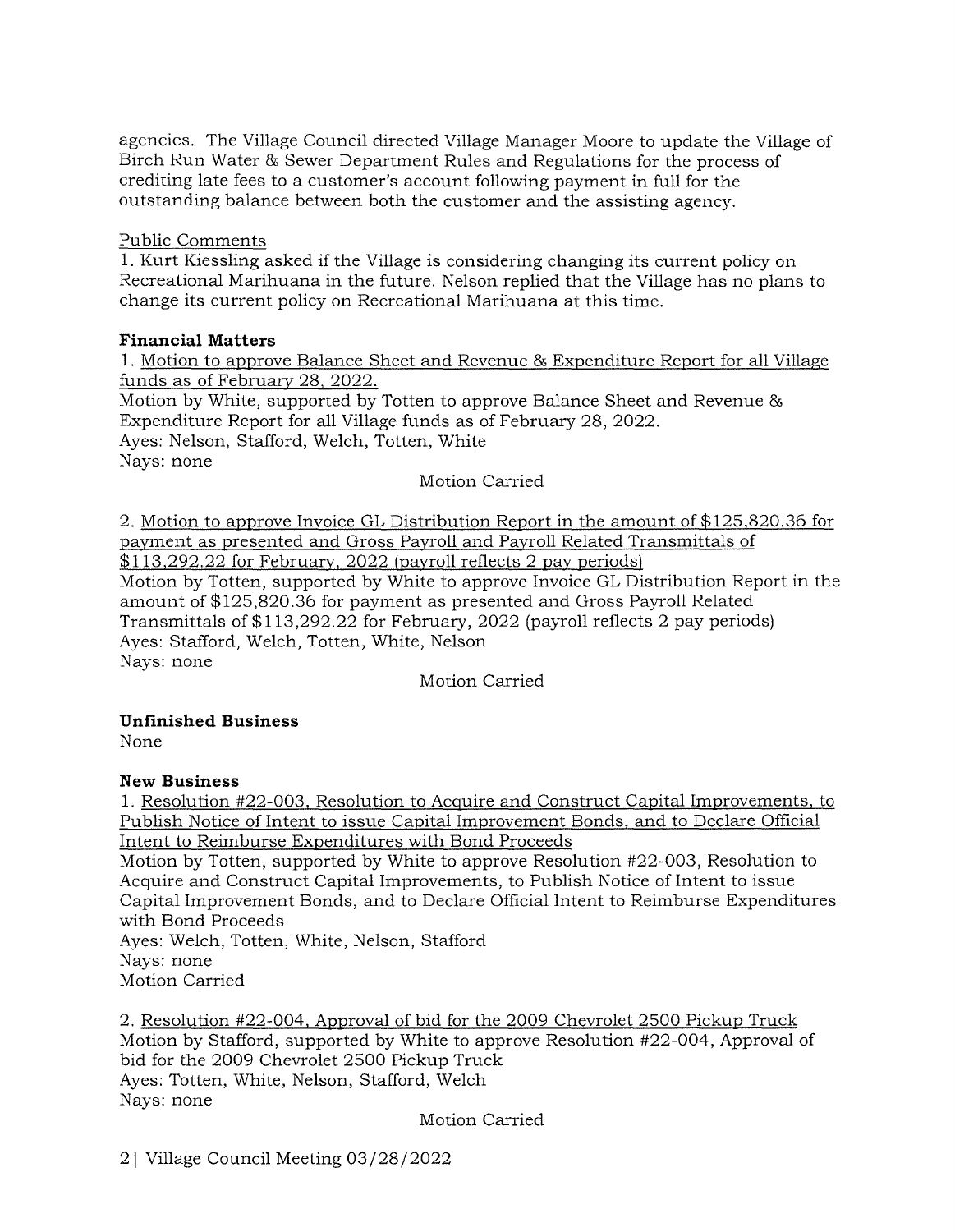# 3. 2021 Planning Commission Annual Report

4. Motion that the Birch Run Village Council hereby approve the draft Village of Birch Run Master Plan update for the public hearing by the Planning Commission and that the notices required under the Michigan Planning Enabling Act be sent and published Motion by Welch, supported by White to approve the draft Village of Birch Run Master Plan update for the public hearing by the Planning Commission and that the notices required under the Michigan Planning Enabling Act be sent and published Ayes: White, Nelson, Stafford, Welch, Totten Nays: none

# Motion Carried

5. Resolution #22-005, Approval of the *Village of Birch Run and Township of Birch Run Fifteenth Amended Agreement for Police Protection Services for the Birch Run Township Downtown Development Authority* 

Motion by Stafford, supported by White to approve Resolution #22-005, Approval of the *Village of Birch Run and Township of Birch Run Fifteenth Amended Agreement for Police Protection Services for the Birch Run Township Downtown Development Authority*  Ayes: Nelson, Stafford, Welch, White

Nays: none

Abstain: Totten

# Motion Carried

6. Resolution #22-006, Approval of the *Village of Birch Run and Township of Birch Run Eighteenth Amended Agreement for Police Protection Services* 

Motion by White, supported by Totten to approve Resolution #22-006, Approval of the *Village of Birch Run and Township of Birch Run Eighteenth Amended Agreement for Police Protection Services*  Ayes: Stafford, Welch, Totten, White, Nelson Nays: none

Motion Carried

7. Resolution #22-007, Approval of the *Village of Birch Run and Township of Birch Run Eighteenth Amended Agreement for Liquor Inspection Services* 

Motion by Totten, supported by White to approve Resolution #22-007, Approval of the *Village of Birch Run and Township of Birch Run Eighteenth Amended Agreement for Liquor Inspection Services* 

Ayes: Welch, Totten, White, Nelson, Stafford Nays: none

Motion Carried